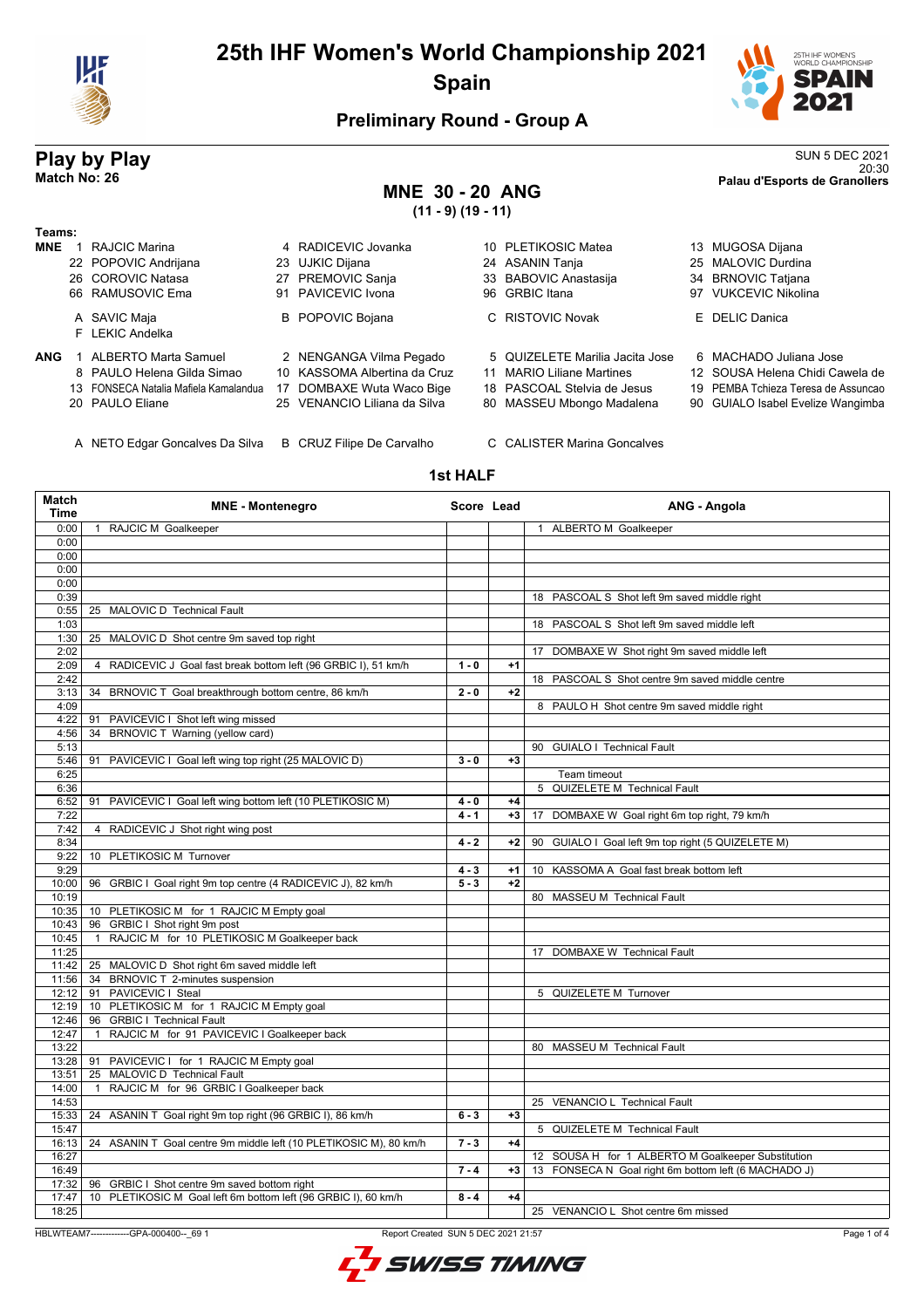



## **Preliminary Round - Group A**

**Play by Play**<br>Match No: 26<br>Palau d'Esports de Granollers 20:30 **Match No: 26 Palau d'Esports de Granollers**

## **MNE 30 - 20 ANG (11 - 9) (19 - 11)**

**1st HALF**

| Match<br><b>Time</b> | <b>MNE - Montenegro</b>                                         | Score Lead |      | ANG - Angola                                                      |
|----------------------|-----------------------------------------------------------------|------------|------|-------------------------------------------------------------------|
| 19:08                | <b>GRBIC I Technical Fault</b><br>96                            |            |      |                                                                   |
| 19:50                |                                                                 | $8 - 5$    | $+3$ | 13 FONSECA N Goal right 6m top right (90 GUIALO I), 78 km/h       |
| 20:27                | 24 ASANIN T Turnover                                            |            |      | 13 FONSECA N Steal                                                |
| 20:38                |                                                                 |            |      | 13 FONSECA N Technical Fault                                      |
| 21:11                | 4 RADICEVIC J Goal right 6m top right (66 RAMUSOVIC E), 56 km/h | $9 - 5$    | $+4$ |                                                                   |
| 21:56                |                                                                 |            |      | 13 FONSECA N Technical Fault                                      |
| 22:22                | 91 PAVICEVIC I Shot left wing saved middle left                 |            |      |                                                                   |
| 22:33                | ASANIN T 7m caused<br>24                                        |            |      | 90 GUIALO I 7m received                                           |
| 22:33                | 24 ASANIN T 2-minutes suspension                                |            |      |                                                                   |
| 22:34                |                                                                 | $9 - 6$    | $+3$ | 90 GUIALO I Goal Penalty shot bottom left, 63 km/h                |
| 23:14                |                                                                 |            |      | 17 DOMBAXE W 2-minutes suspension                                 |
| 23:14                | 34 BRNOVIC T for 1 RAJCIC M Empty goal                          |            |      |                                                                   |
| 23:33                | 10 PLETIKOSIC M Shot right 6m saved top right                   |            |      |                                                                   |
| 23:35                | 1 RAJCIC M for 91 PAVICEVIC I Goalkeeper back                   |            |      |                                                                   |
| 23:46                |                                                                 |            |      | 6 MACHADO J for 12 SOUSA H Empty goal                             |
| 24:09                |                                                                 |            |      | 2 NENGANGA V Technical Fault                                      |
| 24:15                |                                                                 |            |      | 12 SOUSA H for 6 MACHADO J Goalkeeper back                        |
| 24:17                | RAJCIC M Goal empty goal middle centre<br>$\mathbf{1}$          | $10 - 6$   | $+4$ |                                                                   |
| 24:26                |                                                                 |            |      | 6 MACHADO J for 12 SOUSA H Empty goal                             |
| 24:54                | 66 RAMUSOVIC E 7m caused                                        |            |      | 6 MACHADO J 7m received                                           |
| 24:55                |                                                                 |            |      | 12 SOUSA H for 13 FONSECA N Goalkeeper back                       |
| 24:58                | 33 BABOVIC A for 1 RAJCIC M Goalkeeper Substitution             |            |      |                                                                   |
| 24:58                |                                                                 | $10 - 7$   | +3   | 90 GUIALO I Goal Penalty shot middle right (6 MACHADO J), 64 km/h |
| 25:13                | RAJCIC M for 33 BABOVIC A Goalkeeper Substitution               |            |      |                                                                   |
| 25:47                | <b>BRNOVIC T Technical Fault</b><br>$\overline{34}$             |            |      |                                                                   |
| 25:56                |                                                                 | $10 - 8$   | $+2$ | 10 KASSOMA A Goal fast break top centre, 58 km/h                  |
| 26:33                | 24 ASANIN T Technical Fault                                     |            |      |                                                                   |
| 27:20                |                                                                 |            |      | 2 NENGANGA V Technical Fault                                      |
| 27:36                | Team timeout                                                    |            |      |                                                                   |
| 27:36                | RAMUSOVIC E for 1 RAJCIC M Empty goal<br>66                     |            |      |                                                                   |
| 27:51                | ASANIN T Shot right 6m saved bottom left<br>24                  |            |      |                                                                   |
| 27:52                | RAJCIC M for 91 PAVICEVIC I Goalkeeper back                     |            |      |                                                                   |
| 28:43                |                                                                 |            |      | 90 GUIALO I Shot left 9m missed                                   |
| 29:34                | BRNOVIC T 7m received<br>34                                     |            |      | 2 NENGANGA V 7m caused                                            |
| 29:37                | 4 RADICEVIC J Goal Penalty shot middle right (34 BRNOVIC T)     | $11 - 8$   | $+3$ |                                                                   |
| 29:52                |                                                                 |            |      | 90 GUIALO I for 12 SOUSA H Empty goal                             |
| 29:59                |                                                                 | $11 - 9$   | $+2$ | 25 VENANCIO L Goal breakthrough bottom right                      |
|                      |                                                                 |            |      |                                                                   |

### **2nd HALF**

| <b>Match</b><br><b>Time</b> | <b>MNE</b> - Montenegro                                         | Score Lead |      | ANG - Angola                                                       |
|-----------------------------|-----------------------------------------------------------------|------------|------|--------------------------------------------------------------------|
| 30:00                       | RAJCIC M Goalkeeper                                             |            |      | 12 SOUSA H Goalkeeper                                              |
| 30:00                       |                                                                 |            |      |                                                                    |
| 30:00                       |                                                                 |            |      |                                                                    |
| 30:00                       |                                                                 |            |      |                                                                    |
| 30:49                       | PAVICEVIC   7m received<br>91                                   |            |      | 6 MACHADO J 7m caused                                              |
| 30:49                       |                                                                 |            |      | 6 MACHADO J Disqualification (red card-direct)                     |
| 30:49                       |                                                                 |            |      | ALBERTO M for 12 SOUSA H Goalkeeper Substitution                   |
| 30:49                       |                                                                 |            |      | 20 PAULO E for 1 ALBERTO M Goalkeeper Substitution                 |
| 30:49                       | 4 RADICEVIC J Goal Penalty shot top centre (91 PAVICEVIC I)     | $12 - 9$   | $+3$ |                                                                    |
| 31:06                       |                                                                 |            |      | 13 FONSECA N for 20 PAULO E Empty goal                             |
| 31:34                       |                                                                 |            |      | 12 SOUSA H for 5 QUIZELETE M Goalkeeper back                       |
| 31:41                       | RAJCIC M Steal                                                  |            |      | 2 NENGANGA V Turnover                                              |
| 31:47                       | 4 RADICEVIC J Goal fast break bottom left (1 RAJCIC M), 63 km/h | $13 - 9$   | $+4$ |                                                                    |
| 31:56                       |                                                                 |            |      | 5 QUIZELETE M for 12 SOUSA H Empty goal                            |
| 32:20                       |                                                                 |            |      | 12 SOUSA H for 5 QUIZELETE M Goalkeeper back                       |
| 32:20                       |                                                                 |            |      | 90 GUIALO I Technical Fault                                        |
| 32:28                       | 24 ASANIN T Shot fast break saved bottom right                  |            |      |                                                                    |
| 32:50                       | 34 BRNOVIC T Turnover                                           |            |      |                                                                    |
| 32:58                       |                                                                 |            |      | GUIALO I for 12 SOUSA H Empty goal<br>90                           |
| 33:17                       |                                                                 |            |      | QUIZELETE M Shot left wing saved bottom right                      |
| 33:20                       |                                                                 |            |      | SOUSA H for 90 GUIALO I Goalkeeper back<br>12 <sup>1</sup>         |
| 33:24                       | BRNOVIC T Goal empty goal middle centre<br>34                   | $14 - 9$   | $+5$ |                                                                    |
| 33:32                       |                                                                 |            |      | GUIALO I for 12 SOUSA H Empty goal<br>90                           |
| 33:47                       | 66 RAMUSOVIC E 7m caused                                        |            |      | 2 NENGANGA V 7m received                                           |
| 33:49                       |                                                                 |            |      | 12 SOUSA H for 5 QUIZELETE M Goalkeeper back                       |
| 34:04                       |                                                                 | $14 - 10$  | $+4$ | 90 GUIALO I Goal Penalty shot bottom right (2 NENGANGA V), 73 km/h |
| 34:59                       | 10 PLETIKOSIC M Goal right 6m bottom left (96 GRBIC I), 56 km/h | $15 - 10$  | $+5$ |                                                                    |

HBLWTEAM7-------------GPA-000400--\_69 1 Report Created SUN 5 DEC 2021 21:57

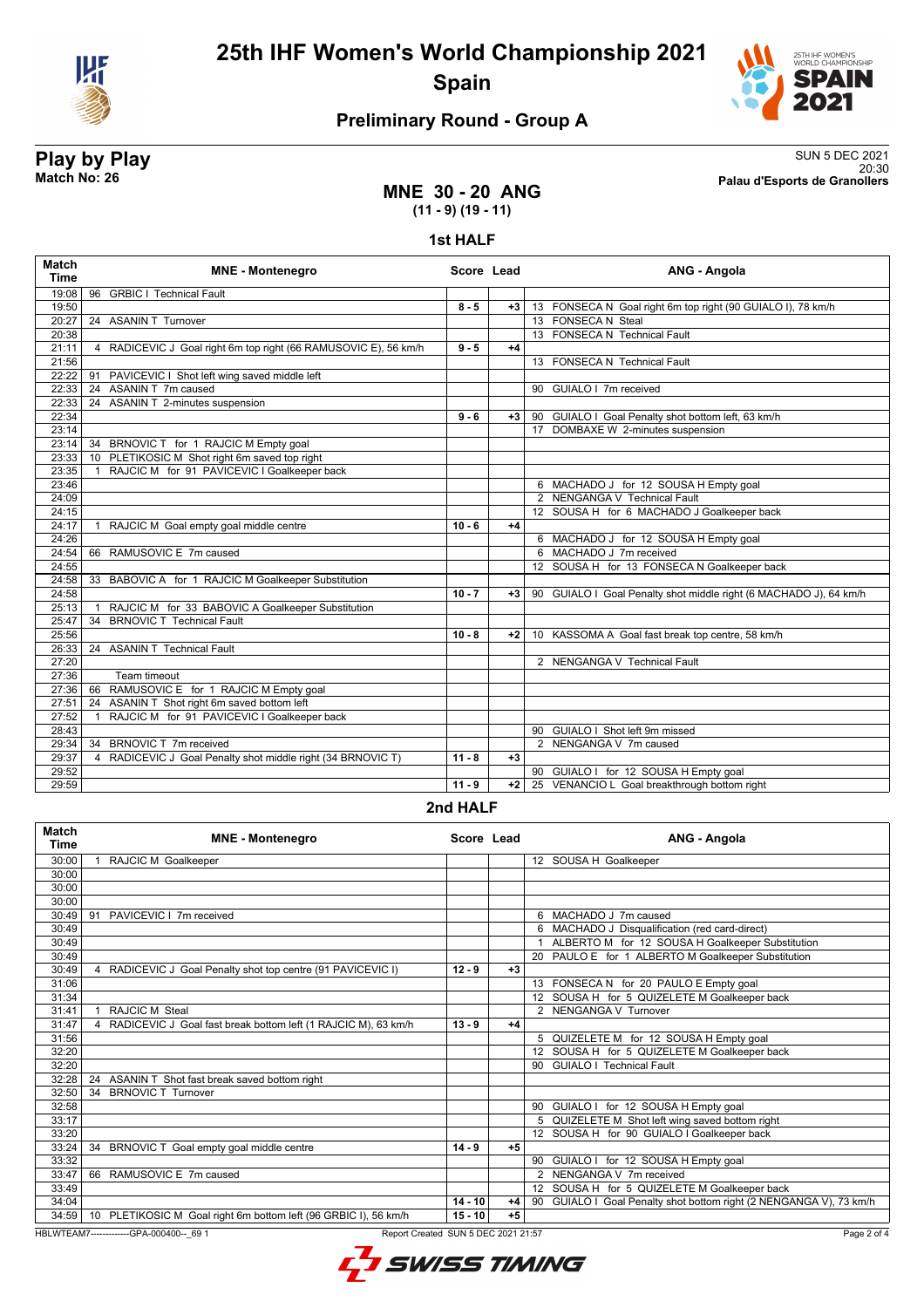



## **Preliminary Round - Group A**

**Play by Play**<br>Match No: 26<br>Palau d'Esports de Granollers 20:30 **Match No: 26 Palau d'Esports de Granollers**

## **MNE 30 - 20 ANG (11 - 9) (19 - 11)**

### **2nd HALF**

| <b>Match</b><br>Time | <b>MNE - Montenegro</b>                                      |           | Score Lead | ANG - Angola                                                                                   |
|----------------------|--------------------------------------------------------------|-----------|------------|------------------------------------------------------------------------------------------------|
| 35:14                |                                                              |           |            | 2 NENGANGA V for 12 SOUSA H Empty goal                                                         |
| 35:25                |                                                              |           |            | 12 SOUSA H for 5 QUIZELETE M Goalkeeper back                                                   |
| 35:38                |                                                              |           |            | 5 QUIZELETE M for 12 SOUSA H Empty goal                                                        |
| 35:48                |                                                              |           |            | 12 SOUSA H for 5 QUIZELETE M Goalkeeper back                                                   |
| 35:48                |                                                              |           |            | 17 DOMBAXE W Turnover                                                                          |
| 35:55                | 1 RAJCIC M Shot empty goal missed                            |           |            |                                                                                                |
| 36:06                |                                                              |           |            | 5 QUIZELETE M for 12 SOUSA H Empty goal                                                        |
| 36:22<br>36:30       |                                                              |           |            | 12 SOUSA H for 5 QUIZELETE M Goalkeeper back<br>2 NENGANGA V Shot right 6m saved bottom centre |
| 37:28                | 96<br>GRBIC I Shot centre 9m saved bottom left               |           |            |                                                                                                |
| 37:39                |                                                              |           |            | 25 VENANCIO L Shot centre 6m saved top left                                                    |
| 37:49                | 4 RADICEVIC J Goal fast break top left, 79 km/h              | $16 - 10$ | $+6$       |                                                                                                |
| 38:08                |                                                              |           |            | 19 PEMBA T for 12 SOUSA H Empty goal                                                           |
| 38:36                |                                                              | $16 - 11$ | $+5$       | 8 PAULO H Goal centre 9m middle left, 50 km/h                                                  |
| 38:38                |                                                              |           |            | 12 SOUSA H for 5 QUIZELETE M Goalkeeper back                                                   |
| 38:45                | 4 RADICEVIC J Shot fast break saved middle centre            |           |            |                                                                                                |
| 38:50                |                                                              |           |            | 5 QUIZELETE M for 12 SOUSA H Empty goal                                                        |
| 39:12                |                                                              |           |            | 12 SOUSA H for 5 QUIZELETE M Goalkeeper back                                                   |
| 39:19<br>39:24       | 4 RADICEVIC J Goal centre 6m bottom left                     | $17 - 11$ | $+6$       | 19 PEMBA T Turnover                                                                            |
| 40:01                | GRBIC   7m caused<br>96                                      |           |            | 19 PEMBA T 7m received                                                                         |
| 40:04                | 33 BABOVIC A for 1 RAJCIC M Goalkeeper Substitution          |           |            |                                                                                                |
| 40:04                |                                                              | $17 - 12$ | +5         | 90 GUIALO I Goal Penalty shot middle left (19 PEMBA T), 59 km/h                                |
| 40:22                | 10 PLETIKOSIC M for 33 BABOVIC A Empty goal                  |           |            |                                                                                                |
| 40:30                | RAMUSOVIC E Turnover<br>66                                   |           |            |                                                                                                |
| 40:32                | RAJCIC M for 27 PREMOVIC S Goalkeeper back                   |           |            |                                                                                                |
| 40:39                |                                                              | $17 - 13$ | $+4$       | 19 PEMBA T Goal right 9m middle centre, 63 km/h                                                |
| 40:51                | 27 PREMOVIC S for 1 RAJCIC M Empty goal                      |           |            |                                                                                                |
| 41:09                | RAJCIC M for 4 RADICEVIC J Goalkeeper back<br>$\overline{1}$ |           |            |                                                                                                |
| 41:10<br>41:22       | MUGOSA D Shot left wing saved middle right<br>13             | $17 - 14$ | $+3$       | 25 VENANCIO L Goal fast break bottom left (19 PEMBA T), 76 km/h                                |
| 41:23                | Team timeout                                                 |           |            |                                                                                                |
| 41:49                | PREMOVIC S Goal left wing bottom right (96 GRBIC I)<br>27    | $18 - 14$ | $+4$       |                                                                                                |
| 41:59                |                                                              | $18 - 15$ | $+3$       | 19 PEMBA T Goal right 6m bottom left (8 PAULO H), 73 km/h                                      |
| 42:41                | 96 GRBIC I Goal left 9m bottom right, 72 km/h                | $19 - 15$ | $+4$       |                                                                                                |
| 43:16                | 66 RAMUSOVIC E Steal                                         |           |            | 90 GUIALO I Turnover                                                                           |
| 43:22                | 13 MUGOSA D Goal fast break top right (4 RADICEVIC J)        | $20 - 15$ | $+5$       |                                                                                                |
| 44:08<br>30:00       |                                                              |           |            | 8 PAULO H Shot centre 9m missed                                                                |
| 44:44                | 4 RADICEVIC J Technical Fault                                |           |            |                                                                                                |
| 44:52                |                                                              |           |            | 18 PASCOAL S Shot centre 9m post                                                               |
| 44:56                |                                                              | $20 - 16$ | $+4$       | 13 FONSECA N Goal right wing top left, 78 km/h                                                 |
| 45:38                | 34 BRNOVIC T Technical Fault                                 |           |            |                                                                                                |
| 45:53                |                                                              |           |            | 5 QUIZELETE M for 12 SOUSA H Empty goal                                                        |
| 46:26                |                                                              |           |            | 12 SOUSA H for 5 QUIZELETE M Goalkeeper back                                                   |
| 46:23                |                                                              |           |            | 8 PAULO H Shot centre 9m saved bottom centre                                                   |
| 46:29<br>46:42       | 4 RADICEVIC J Goal empty goal bottom centre                  | $21 - 16$ | $+5$       |                                                                                                |
| 47:01                |                                                              |           |            | 5 QUIZELETE M for 12 SOUSA H Empty goal<br>12 SOUSA H for 5 QUIZELETE M Goalkeeper back        |
| 46:59                |                                                              |           |            | 18 PASCOAL S Shot right 9m missed                                                              |
| 47:34                | 4 RADICEVIC J Turnover                                       |           |            | 10 KASSOMA A Steal                                                                             |
| 47:43                |                                                              |           |            | GUIALO I Shot centre 9m saved top right<br>90                                                  |
| 48:24                | 66 RAMUSOVIC E Goal breakthrough bottom centre, 56 km/h      | $22 - 16$ | $+6$       |                                                                                                |
| 48:26                |                                                              |           |            | Team timeout                                                                                   |
| 48:35                |                                                              |           |            | 8 PAULO H for 12 SOUSA H Empty goal                                                            |
| 48:47                |                                                              |           |            | 12 SOUSA H for 5 QUIZELETE M Goalkeeper back                                                   |
| 48:50                |                                                              |           |            | 8 PAULO H Turnover                                                                             |
| 48:54<br>49:11       | 4 RADICEVIC J Goal right 6m bottom left                      | $23 - 16$ | $+7$       | 5 QUIZELETE M for 12 SOUSA H Empty goal                                                        |
| 49:33                |                                                              |           |            | SOUSA H for 5 QUIZELETE M Goalkeeper back<br>12                                                |
| 49:32                |                                                              | $23 - 17$ | +6         | KASSOMA A Goal centre 6m bottom right (8 PAULO H), 77 km/h<br>10                               |
| 50:03                | 96 GRBIC I Goal left 6m bottom right (4 RADICEVIC J)         | $24 - 17$ | $+7$       |                                                                                                |
| 50:16                |                                                              |           |            | 5 QUIZELETE M for 12 SOUSA H Empty goal                                                        |
| 30:00                |                                                              |           |            |                                                                                                |
| 50:30                |                                                              |           |            | 12 SOUSA H for 5 QUIZELETE M Goalkeeper back                                                   |
| 50:29                |                                                              |           |            | 13 FONSECA N Shot right wing saved top right                                                   |
| 51:17                | 10 PLETIKOSIC M Goal left 6m bottom right                    | $25 - 17$ | +8         |                                                                                                |
| 51:28                |                                                              |           |            | 5 QUIZELETE M for 12 SOUSA H Empty goal                                                        |